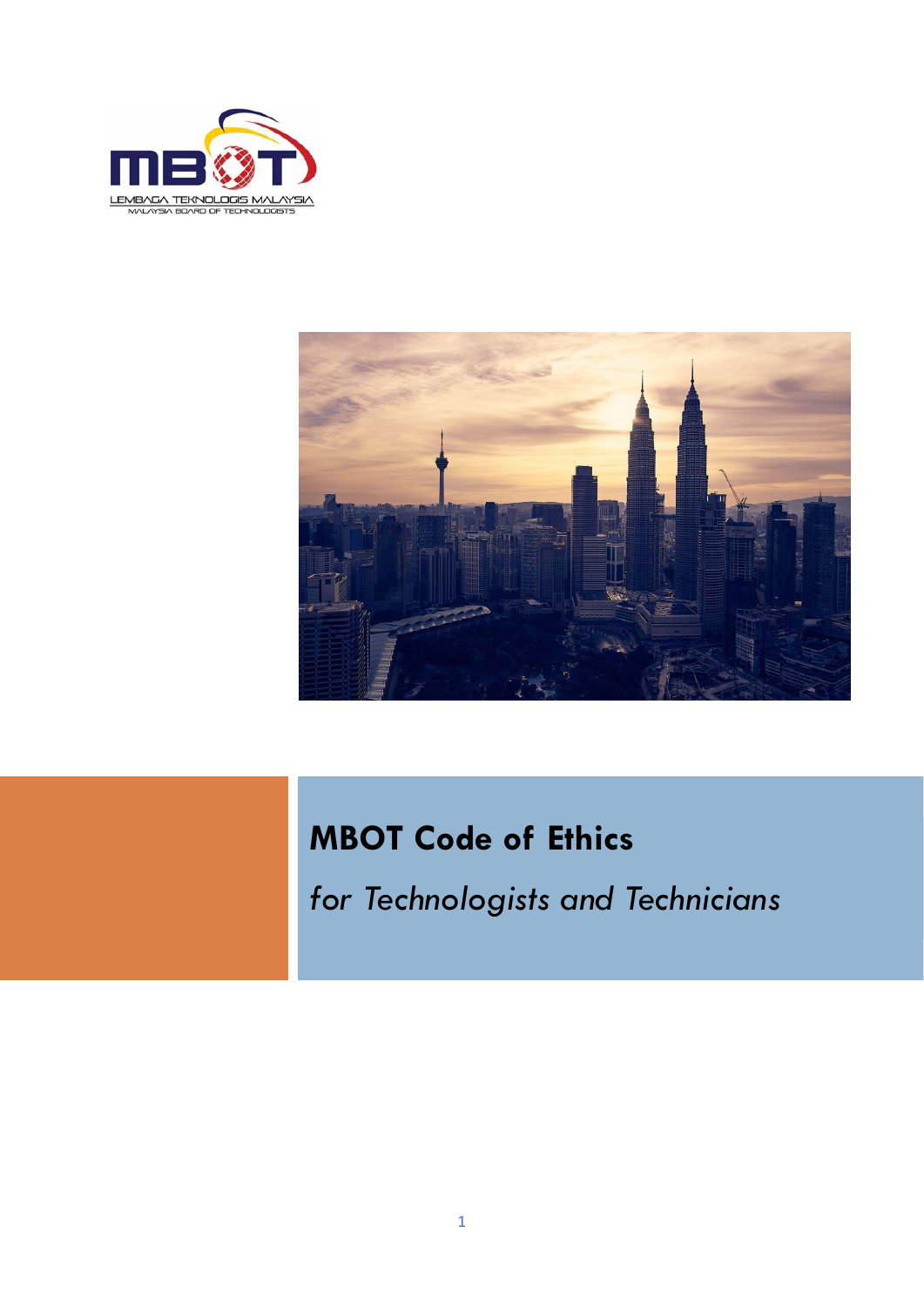# **MALAYSIA BOARD OF TECHNOLOGISTS CODE OF ETHICS** *For Technologists and Technicians*

#### **1.0 PREAMBLE**

A Code of Ethics is a written collection of principles, values, standards, behavior, and relationships that an organization considers significant and believes are fundamental to its successful operation. The Code of Ethics enumerates those standards and values that make an organization remarkable and that enable it to stand out from similar organizations. It is adopted by an organization to reflect the system that is present in the organization.

A professional system has to be complemented by a Code of Ethics in order to protect and uphold the chosen profession, registered professionals, organization and clients. Through the adoption of a Code of Ethics, everyone in the organization is clear on the mission, values and guiding principles of the organization. It also provides registered members with an outline of the rules that exist, from a regulatory and law-enforcement standpoint and how to act in the grey areas of value-based ethics.

#### **2.0 INTRODUCTION**

Malaysia Board of Technologists Code of Ethics reflects the commitment that all registered professionals make to high standards of competency and ethics. The Code of Ethics benefits and protects the public, provides standards for delivering services, knowledge, and advances professionalism among the Board's registrants. Compliance with the Code of Ethics is a requirement of registration and help promote integrity among registrants. Violations of the Code of Ethics may subject a Malaysia Board of Technologists professional to disciplinary action.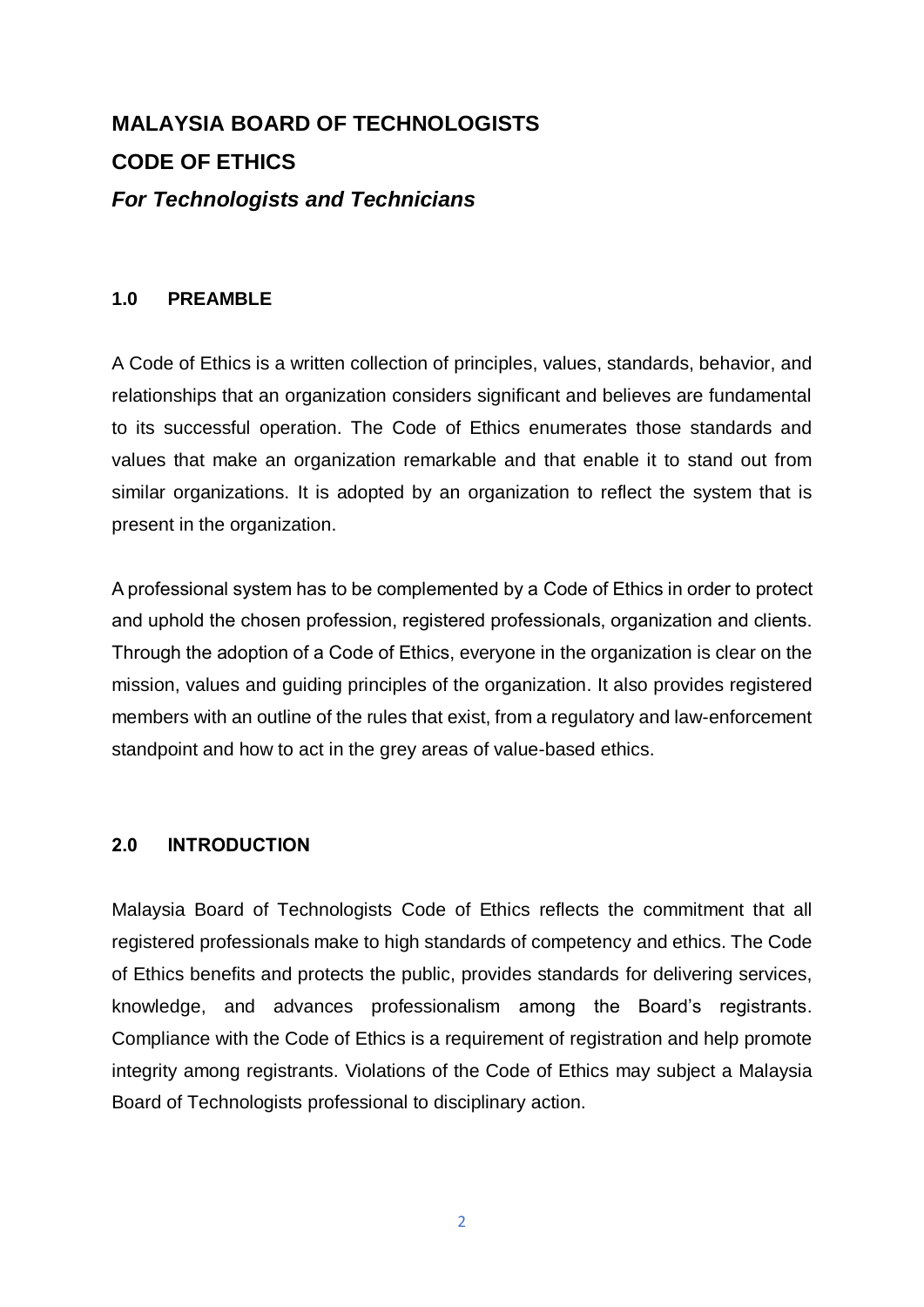The Malaysia Board of Technologists is assisted by the Act, Fee and Professional Practice Committee in matters pertaining to the professional ethics and conduct of registered technologists and technicians; responsible to hear and determine disputes relating to professional conduct or ethics of registrants.

The Malaysia Board of Technologists shall protect the technologist and technician professional system by;

- *Ensuring only registered persons provides technology services.*
- *Investigating all complaints brought to it against registered person or technology consultancy practice.*
- *Conducting disciplinary hearing for complaints with prima facie case.*
- *Taking action against registered person pursuant to Section 27(1).*
- *Issuing Notification, Guidelines, and Circular as benchmarks for quality of service in the technology profession.*

## **3.0 CODE OF ETHICS**

In exercise of the powers conferred by Section 6(1) of the Technologists and Technicians Act 2015 [Act 768], Power of the Boards, the Malaysia Board of Technologists determines the Code of Ethics of registered person as stated herein below. This Code of Ethics is sequence to Part IV, Suspension, Cancellation of Registration, etc., Section 27(1) of the Technologists and Technicians Act 2015 [Act 768].

## *Section 27(1) stated that;*

*Subject to subsection (3), the Board may make any of the orders specified in subsection (2) against a registered person under any of the following circumstances:*

- *(a) if he is convicted of an offence involving fraud, dishonesty or corruption in Malaysia or elsewhere;*
- *(d) if his registration under this Act has been obtained by fraud or misrepresentation;*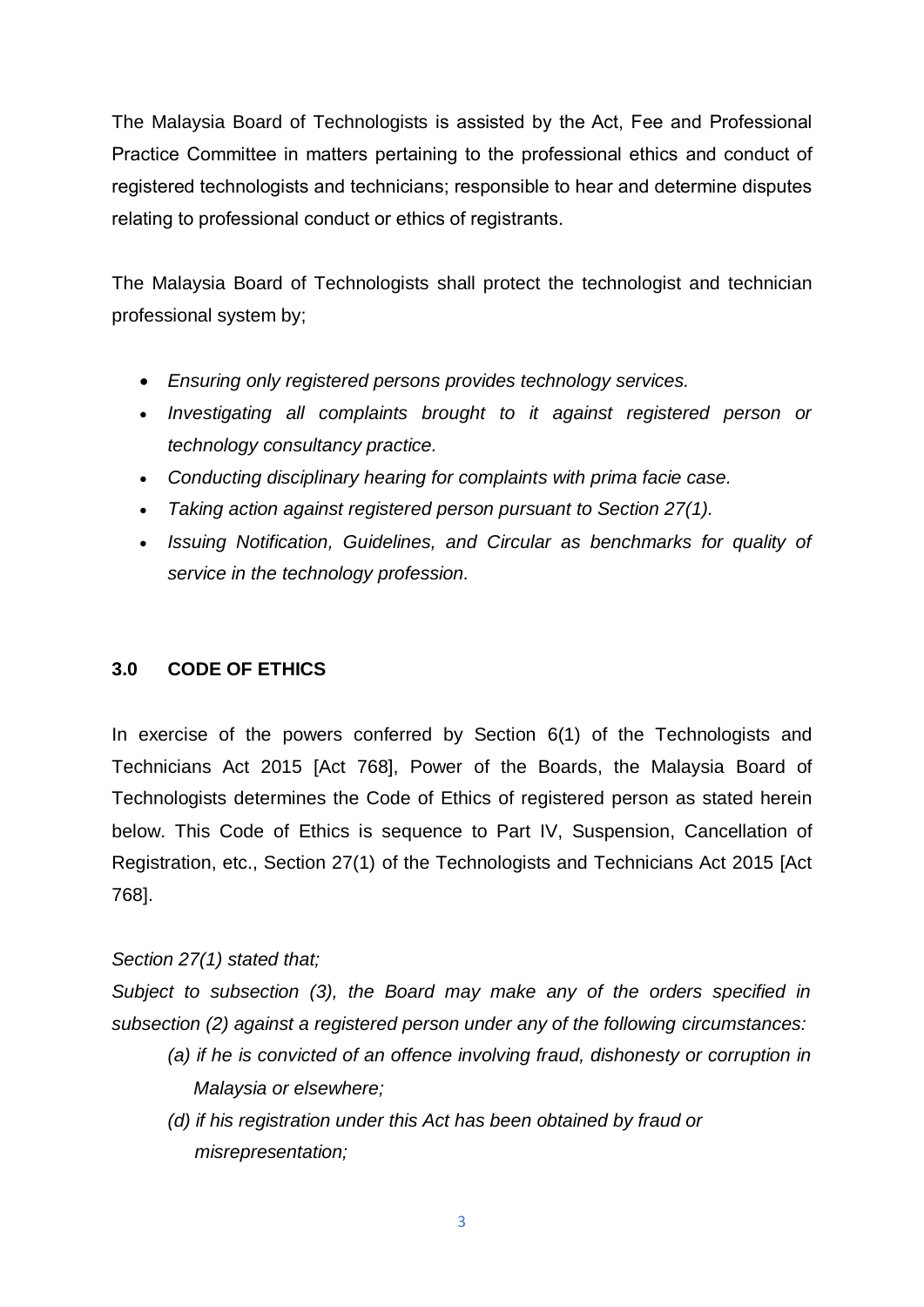- *(e) if his qualification has been withdrawn or cancelled by the authority through which it was acquired or by which it was awarded;*
- *(g) if he is found to be incapable or no longer able to perform his professional duties effectively;*
- *(i) if he is found by the Board to have contravened or failed to comply with this Act or any regulations made under this Act;*
- *(k) if he is found guilty by the Board of any act or conduct which in the opinion of the Board is infamous or disgraceful; or*
- *(l) if he fails to discharge his professional duties with due skill, care and diligence.*

The Malaysia Board of Technologists Code of Ethics require registrants to comply with;

#### **3.1 Professionalism**

3.1.1 A registered professional must treat people, prospective business, fellow professionals, and others with dignity, courtesy, respect, and without negligence. must comply with the laws, rules, and regulations governing professional services, and strive for the health, safety and welfare of the public.

3.1.2 A registered professional shall treat all persons fairly and with respect and embrace equality of opportunity, diversity and the elimination of discrimination from the services provided.

3.1.3 A registered professional may not intentionally or recklessly participate or assist in another person's violation of accepted standards or the laws, rules, or regulations governing professional services. Behavior which is disrespectful, discriminatory or harassing in nature has no place in the work environment and will not be tolerated.

3.1.4 A registered professional must keep confidential and may not disclose any nonpublic personal information about any prospective, current, or former client, except that the member may disclose information. Act in accordance with the principles of sustainability, and prevent avoidable risk to both physical and legislation, adverse impact on the environment and society.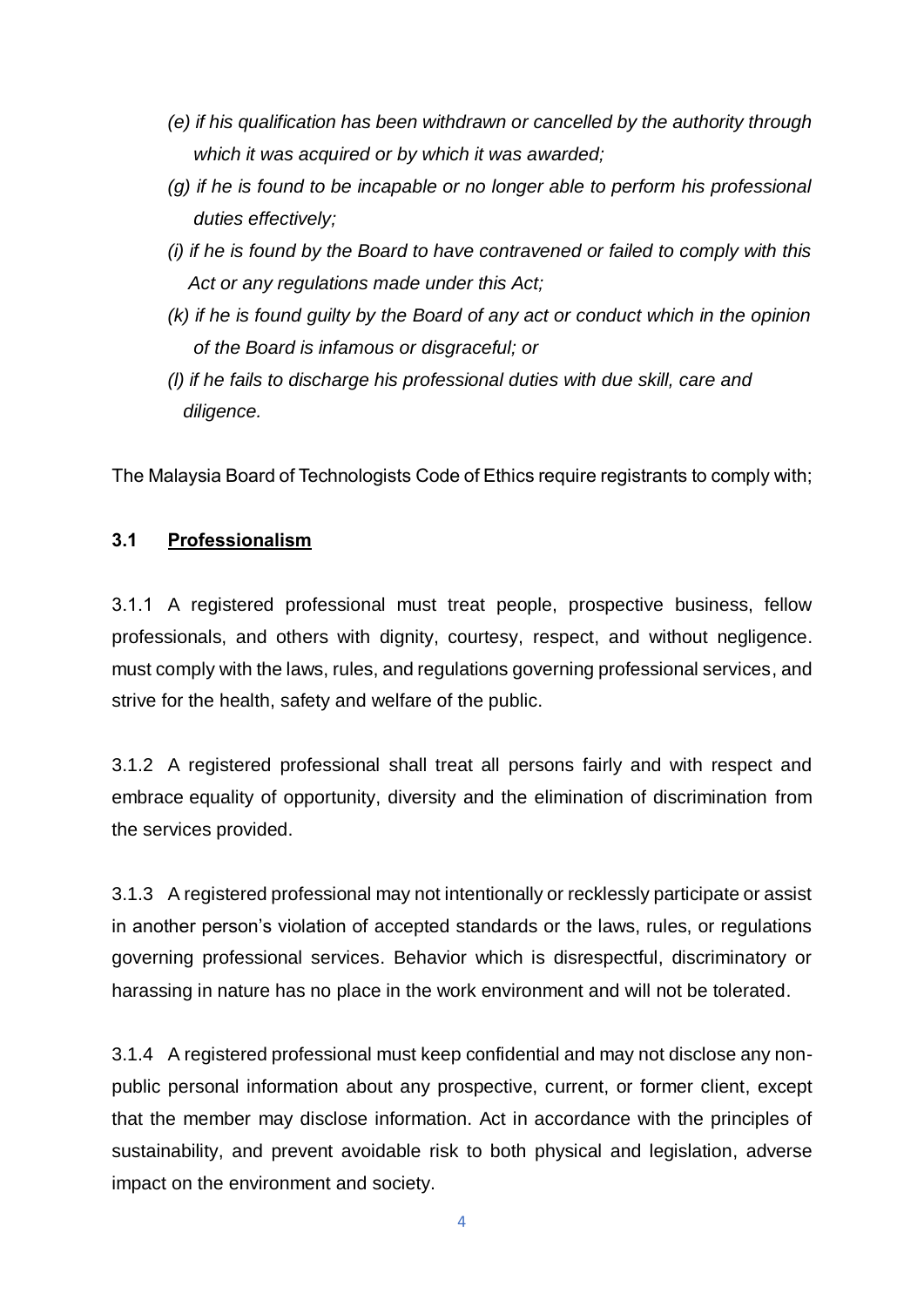#### **3.2 Integrity**

3.2.1 A registered professional must perform professional services with integrity and uphold virtuous moral behaviours. Integrity demands honesty and trustworthiness, which may not be subordinated to personal gain or advantage.

3.2.2 A registered professional shall be objective and truthful in making professional reports, statements and testimonies. A member shall include all relevant and pertinent information in such reports, statements, or testimonies, which should bear the date indicating when the information was current. A member shall only release public statements in and objective and truthful manner.

3.2.3 A registered professional shall avoid where possible real or perceived conflict of interest, and advise affected parties when such conflicts arise. A member shall reject bribery and all forms of corrupt behavior, and make positive efforts to ensure others do likewise.

## **3.3 Competence**

3.3.1 A registered professional shall not falsify their qualifications or permit misrepresentation of their associates' qualifications. A member shall not misrepresent or exaggerate his responsibility in or for the subject matter of previous and current experience. A member shall not misrepresent relevant facts concerning employers, employees, associates, joint ventures', or past accomplishments.

3.3.2 A registered professional shall provide professional services with competence and only in his own area of competence, which means with relevant knowledge, skill and expertise to apply that knowledge and services. When the member is not sufficiently competent in a particular field to provide the professional services required under the engagement, the member must gain competence, obtain the assistance of a competent professional, limit or terminate the engagement, and/or refer the client to an authority. A member must make an effort to achieve and to fulfill the highest quality of work in his professional area*.*

5